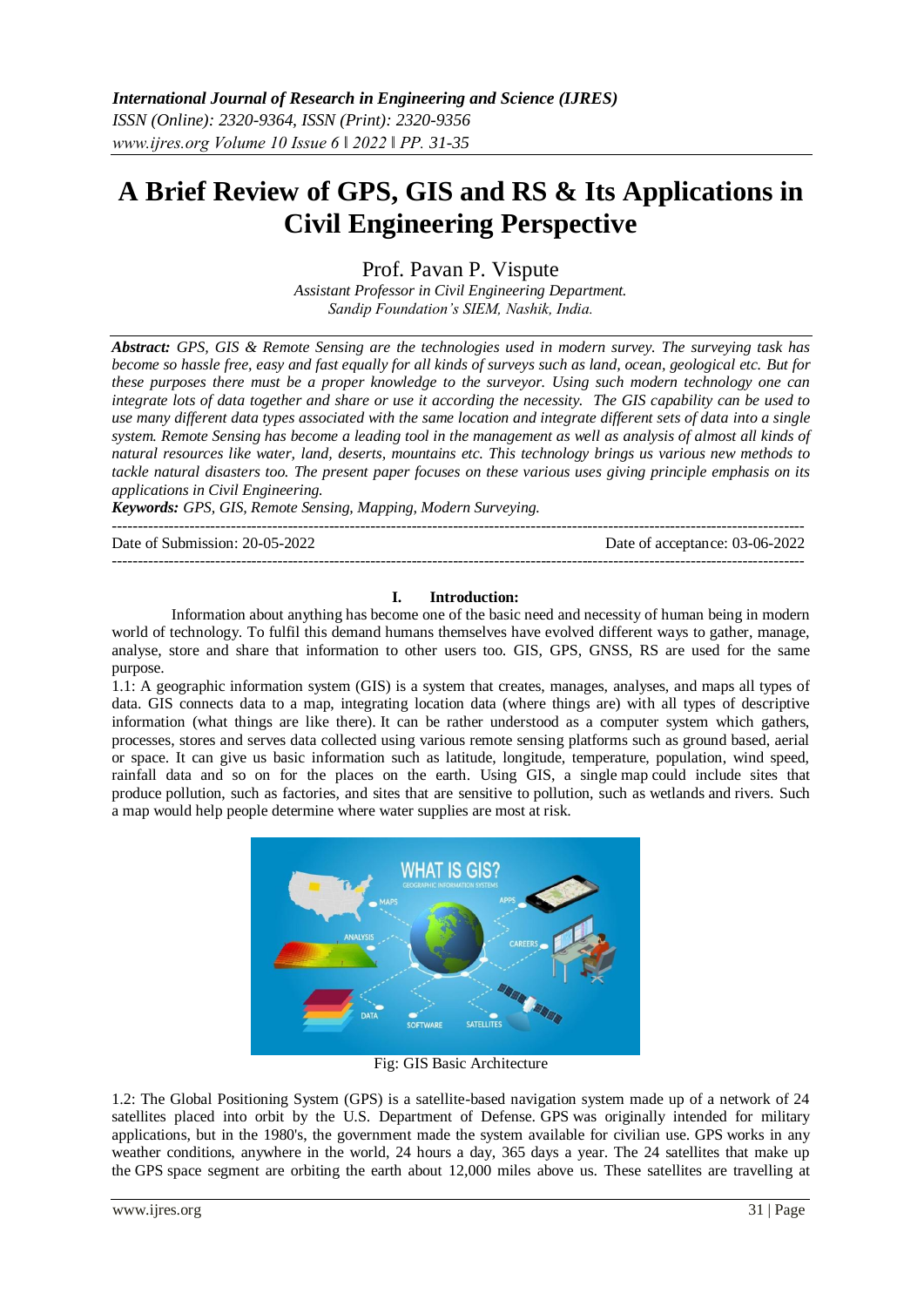speeds of roughly 7,000 miles an hour. GPS satellites are powered by solar energy. They have backup batteries onboard to keep them running in the event of a solar eclipse, when there's no solar power. Small rocket boosters on each satellite keep them flying in the correct path. Each satellite weighs about 2,000 pounds and is built to last about ten years.



1.3: The GNSS comprises of each satellite system has specific signal characteristics, but each system attempts to be compatible with the others in order to prevent the interferences and attenuation between the signals. It is important to consider that the processing of all signals should be performed using the same receiver, thus a complex receiver design is supposed to be designed and built. As mentioned above, The GNSS frequency plan shall respect the radio-regulations as they are discussed and agreed on at ITU forums.



Fig: GNSS

1.4: Remote sensing is artistic and science to obtain information about opposition or feature without physical contact. People use far more insight into their everyday work through vision, hearing and smell. The collected data can take many forms, such as changes in the distribution of sound waves, changes in the distribution of force, changes in the distribution of electromagnetic energy

In other words, the departure is a different source of energy that is associated with energy, or features far away from different objects. It is identified by type or type of item, matter and local divide and it can be rated as 1975. Without RS there would be no place for modern surveying technologies. Thus the RS founds all the above mentioned satellite systems together and they all work together to fulfil the requirement of information to us.

## **II. Principle of RS:**

It is a science comprising of laws of electronics engineering that the energy travels in the form of electromagnetic radiations also known as EMR. The group of these radiations also known as Energy Packets. The Remote Sensing is basically a multi-disciplinary science which includes a combination of various disciplines such as optics, spectroscopy, photography, computer, electronics and telecommunication, satellite launching etc. All these technologies are integrated to act as one complete system in itself, known as Remote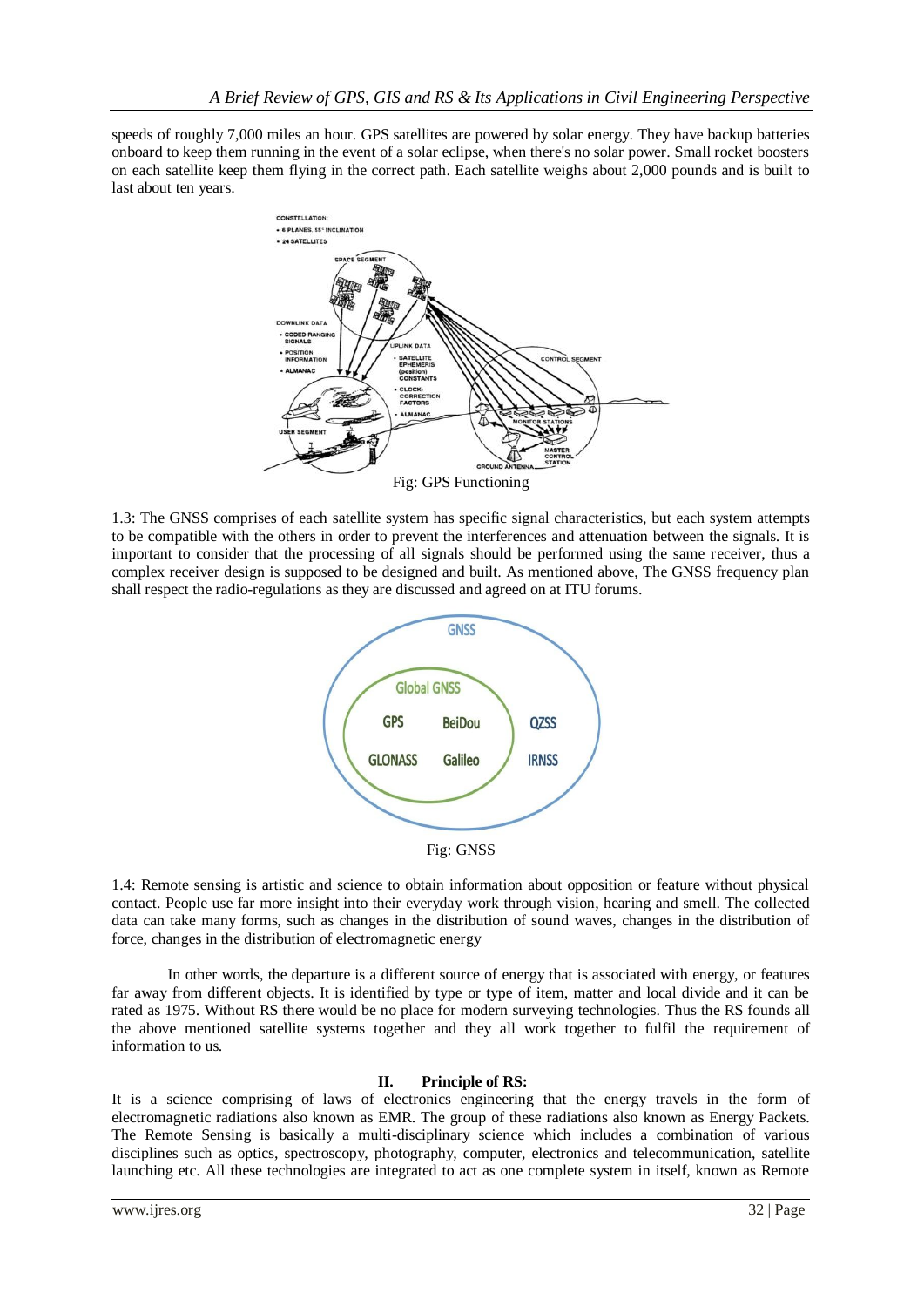Sensing System. There are a number of stages in a Remote Sensing process, and each of them is important for successful operation. Detection and discrimination of objects or surface features means detecting and recording of radiant energy reflected or emitted by objects or surface material. Different objects return different amount of energy in different bands of the electromagnetic spectrum, incident upon it. This depends on the property of material (structural, chemical, and physical), surface roughness, angle of incidence, intensity, and wavelength of radiant energy.



Fig: Principle of RS Operations

**2.1:EMR:** EMR is a dynamic form of energy that propagates as wave motion at a velocity of  $c = 3 \times 1010$ cm/sec. The parameters that characterize a wave motion are wavelength  $(\lambda)$ , frequency (v) and velocity (c). The relationship between the above is  $c = v\lambda$ . Electromagnetic wave. It has two components, Electric field E and Magnetic field M, both perpendicular to the direction of propagation Electromagnetic energy radiates in accordance with the basic wave theory. This theory describes the EM energy as travelling in a harmonic sinusoidal fashion at the velocity of light. Although many characteristics of EM energy are easily described by wave theory, another theory known as particle theory offers insight into how electromagnetic energy interacts with matter. It suggests that EMR is composed of many discrete units called photons/quanta. The energy of photon is given by,

 $Q = hc / \lambda = h v$ Where Q is the energy of quantum  $\&$  $h = Planck's$ 



Fig: EMR Waveform

**2.2: EMR Spectrum:** It is a spectrometric graph that consists of of wavelengths of all kinds of waves which are responsible for carrying energy from collector to receiver. Thses wavegths can be visbible of invisible to depending upon its wavelengths. The least wavelength is for Gamma rays while that of longest wavelength is of radio waves. The electromagnetic spectrum covers the entire range of photon energies arranged in the increasing order of wavelengths on a logarithmic scale .The electromagnetic spectrum ranges from the shorter wavelengths (including gamma and X rays) to the longer wavelengths (including microwaves and radio waves). Almost the entire range of electromagnetic spectrum is useful for remote sensing in a way that every band provides unique information about the object of interest. Sensors on board earth resources satellites operate in visible, infrared and microwave regions of the spectrum. The spectrum regions are discussed in order of increasing wavelength and decreasing frequency.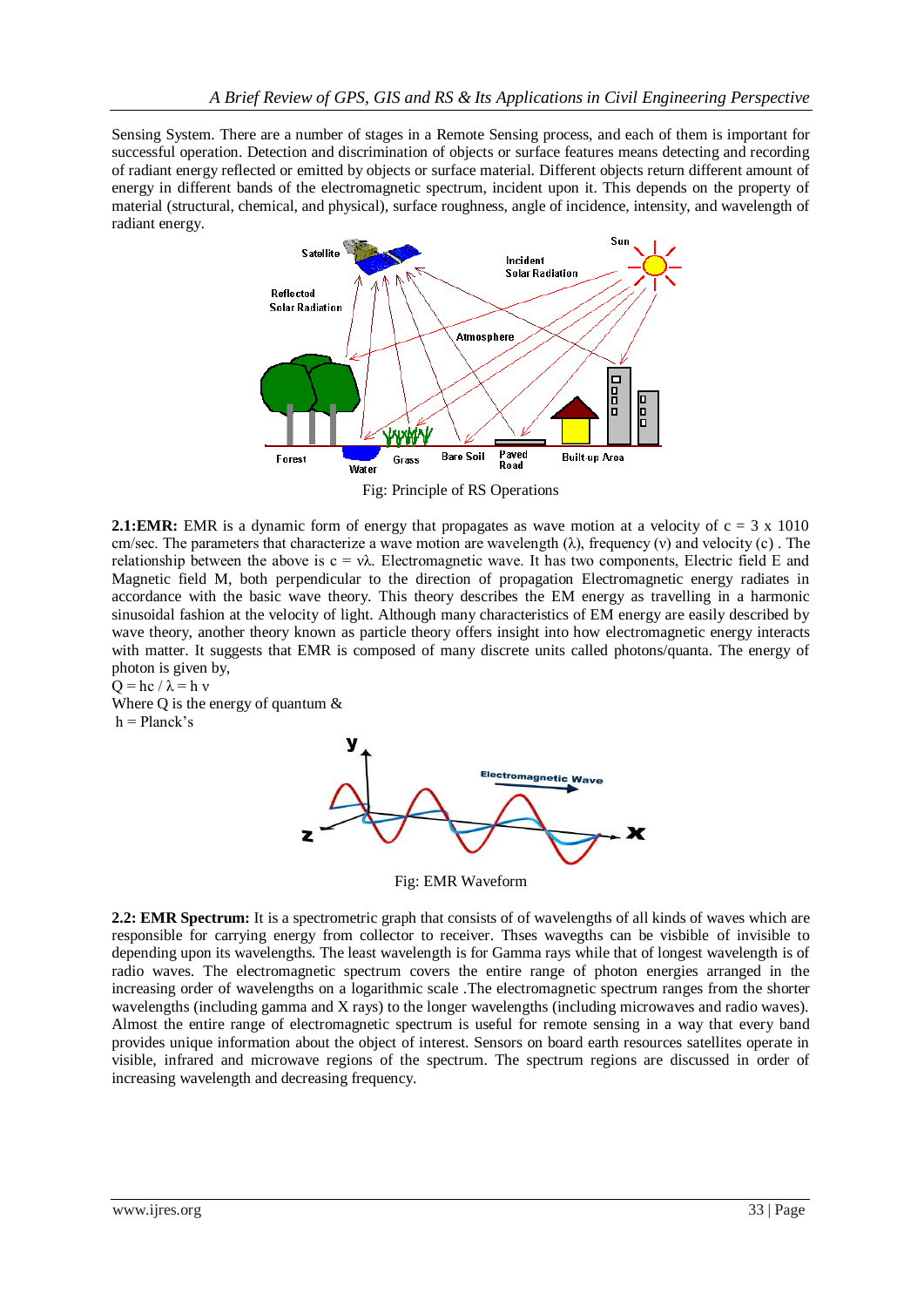

## **III. Applications of GPS and RS in Civil engineering.**

Several works in civil engineering are carried out in an unfriendly and complex environment which makes it difficult for the personnel to efficiently operate. But with the help of GPS or Global Positioning System, the work is carried out easier. Its ability to provide accuracy at centimeter and sub-meter levels in a highly cost-effective manner has changed the entire industry of civil engineering significantly.

This accuracy and free availability globally of the GPS signals for timing and positioning when combined with cheaper receiver chipsets makes GPS amongst the top preferred solutions for a wide range of applications when it comes to the civil engineering industry.

3.1: Transportation: GPS makes transportation more feasibly and convenient to find various locations. It also provides the real time tracking of any kind of transportation facility such as bus, railways, aeroplanes, ships etc. Several works in civil engineering are carried out in an unfriendly and complex environment which makes it difficult for the personnel to efficiently operate. But with the help of GPS or Global Positioning System, the work is carried out easier. Its ability to provide accuracy at centimeter and sub-meter levels in a highly costeffective manner has changed the entire industry of civil engineering significantly.

This accuracy and free availability globally of the GPS signals for timing and positioning when combined with cheaper receiver chipsets makes GPS amongst the top preferred solutions for a wide range of applications when it comes to the civil engineering industry. The owners of private cars are also widely adopting the in-built GPS system in their cars and most of the manufacturers of the automobiles are into releasing newer vehicles that have an optional fitted GPS. The new technology that incorporates GPS and digital road networks and computer programs has been developed to provide direction for the push of a button. GPS role in this technology is to continue to identify the position of the car. In restricted areas such as urban fish and routes, GPS is compatible with soil systems such as DR programs to overcome the GPS signal disruption.

3.2: Environment Planning: civil engineers monitor the environment keenly before setting up a project. This is because the environment can impact the project positively or negatively. Also, in the efforts to reduce environmental pollution, the government uses GPS to monitor pollution. Civil engineers have to make sure that the project can fit in the provided location before commencing with the project.

3.3: Earthquake Detection: Oil and gas exploration largely depends on GPS data. For example, civil engineers have to carry out subsurface geology first to identify the perfect spot to drill. Also, Marine seismic surveying can be applied by civil engineers as they seek to study the composition of the subsurface rocks. This is done by sending low-frequency acoustic energy below the subsurface rocks. Both land and marine seismic is falling under the same category of seismic engineering.

3.4: Mapping: Mapping of land is considered one of the most core task done by the civil engineers. In traditional way of mapping there were uncountable readings had to be taken to plot a map of areas but after introduction of GPS it has now become convenient not only to plot a map of large territory but also to capture the image of it. And also to study time being changes in vegetation pattern, forests, urbanization etc. he need to display the discontinuity and patchiness in distribution patterns emerges while moving towards larger scales. Here, it would be impractical to derive maps through interpolation, because it would require sampling every patch, a costly operation particularly when larger areas are to be mapped.

3.5: Minerals Exploration: Now days there are so much advanced types of sensors which not only detect the underground mineral content but also estimate the volume/ quantity of it. I also suggest the right way to explore them. RS also helps to detect and analyse the strength of underground strata.